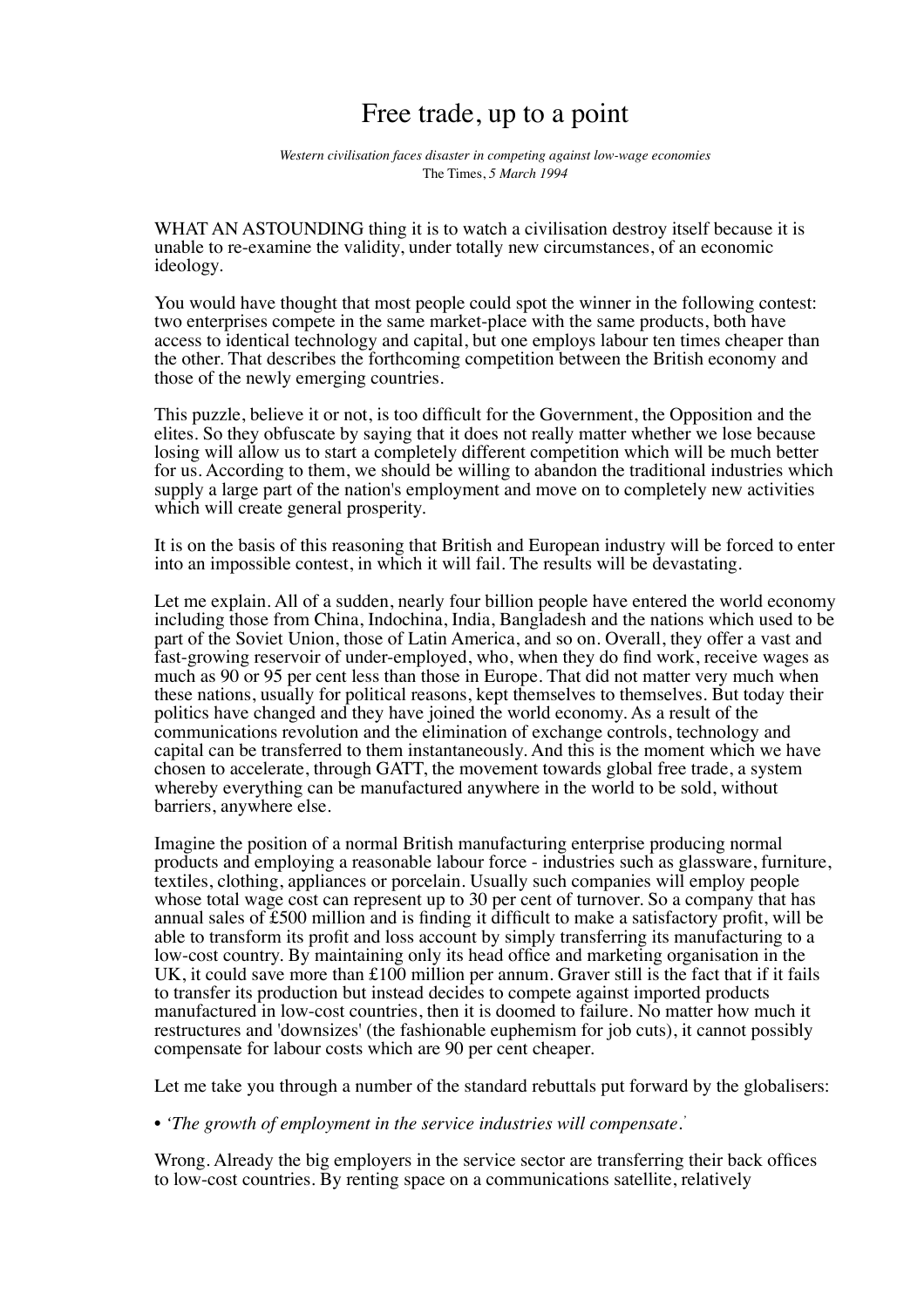cheaply, they can keep in touch with offices in distant lands. Indeed, a customer can already telephone a number in the United States and be transferred instantaneously, and without his being conscious of it, to an office in Bombay. The result is a 90 per cent saving for the service company.

There are some services, such as health and education, which cannot be transferred abroad but surely, we are able to understand that we cannot survive exclusively on activities which involve spending, however necessary they may be. We must earn before we spend.

*• 'The high-tech industries will grow and we will prosper.'* 

These industries might be able to compete because they employ very few people and so the cost of labour is not significant to them. But that, precisely, is the problem. If they employ so few people, how can they provide employment to the nation?

*• 'You underestimate the capacity of a modern economy to create new industries producing new jobs.'* 

In France, Maurice Allais, the Nobel Prize-winning economist, recently calculated that during the past 20 years the French economy, measured by its GNP, has grown by 80 per cent. During the same period, under-employment had grown by 800 per cent. And that was before the recent Uruguay Round of GATT, promoted by John Major as an economic panacea, and which, of course, will accelerate job destruction.

*• 'We will enrich the workers in the newly emerging countries and they will buy our products.'* 

The World Bank, in a report published in September 1992, answered that one: 'The levelling of wages will be overwhelmingly downward due to the rapid growth rate of under-employed populations in the Third World.'

*• 'You forget that Britain exports more per person than any other country.'* 

They forget that Britain runs a massive trade deficit, so it imports even more. That can only get very much worse with global free trade as products which, traditionally, had been manufactured at home are produced abroad.

*• 'So you are for protectionism and you do not believe in free trade.'* 

Wrong. I believe that free markets are absolutely necessary to improve efficiency, control prices, enforce innovation and encourage choice. But free markets must be composed of nations with economies which are reasonably homogeneous and which are willing to accept some financial disciplines. Otherwise the 'levelling of wages will be overwhelmingly downward' and the free market will be corrupted by competitive devaluations. We need regional not global free trade. The regions can enter into bilateral trade agreements when it suits them.

*• 'But labour costs less in Britain than in other European countries.'* 

That statement demonstrates that we have forgotten the purpose of the economy. In the great days of the United States, Henry Ford stated that he wanted to pay high wages to his employees so that they could become his customers and buy his cars. Today we are proud of the fact that we pay low wages! We have forgotten that the economy is a tool to serve the needs of society and not the reverse. As Aristotle wrote in his Ethics: 'The end of the medical art is health and that of economics is wealth.'

A direct consequence of all this will be the re-emergence of deep divisions within society. There will be those with savings, who will benefit. They can transfer their capital anywhere in the world and receive a better return as low cost employment improves profits. The larger companies can transfer their production and, as we have seen, massively